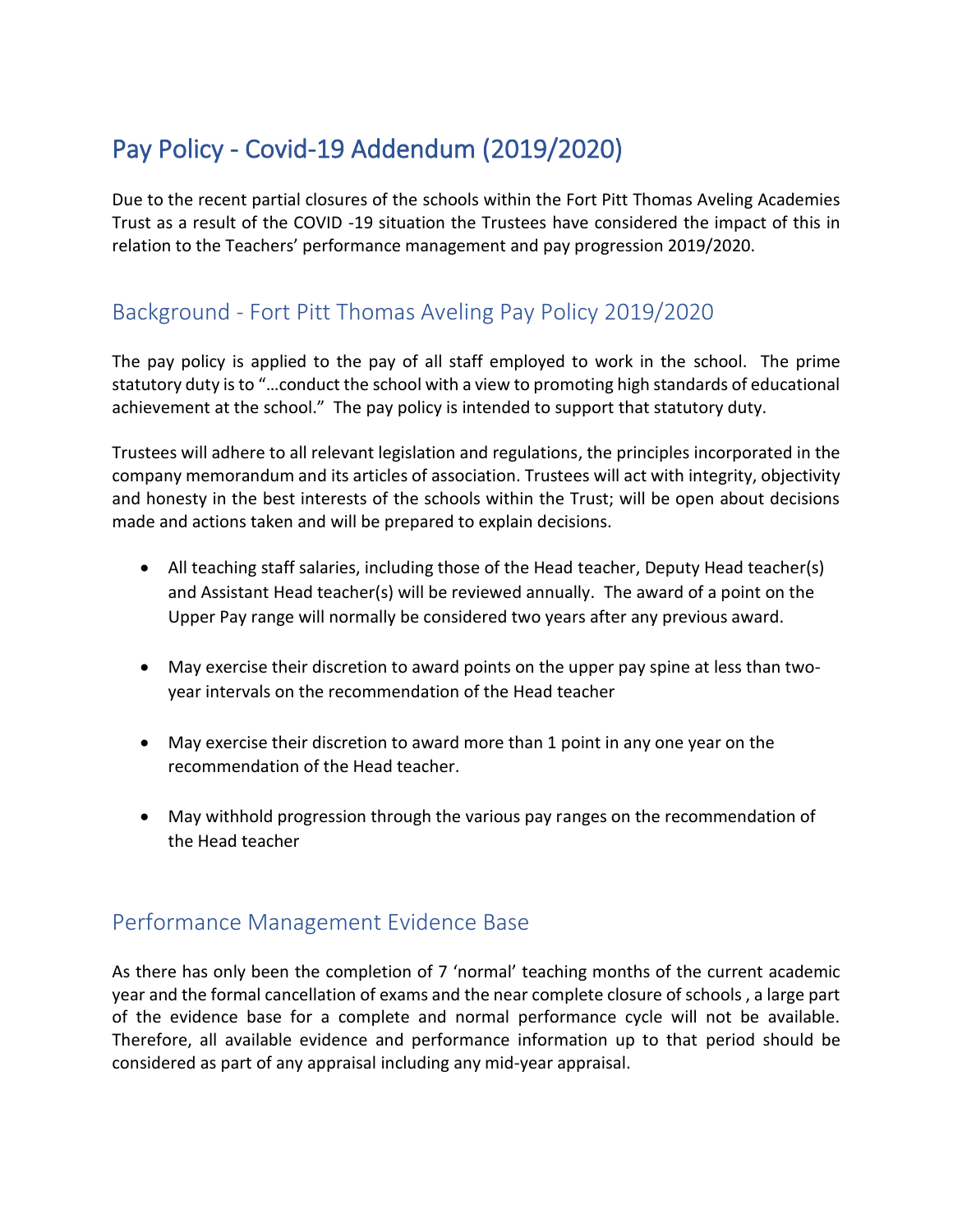The Trustees have provided the Executive Board with the capacity to focus on supporting the provision of online learning and saw no valid reason to insist on the re-writing of the performance management objectives or targets for staff for 2019/2020. Trustees are committed to ensuring that staff members are not be penalised nor have pay progression denied because of the coronavirus pandemic.

## Revised Performance Management Cycle 2019-20

During these challenging times FPTA Academies do not want staff to be at a detriment due to the current situation and wish a fair and balanced approach to continue the performance management process for 2019/2020. The Trustees have therefore ratified the following temporary arrangements to safeguard the pay progression for staff while carefully managing important principles of standards led pay progression:

### • Newly Qualified teachers

The Trust will follow the DfE changes to guidance on the NQT induction periods due to coronavirus and this will not affect pay progression for Newly Qualified Teachers across the Trust where a mid- year assessment shows they were on track to successfully complete their induction period. Where progress was not satisfactory then progression should be delayed until the NQT standards are met.

#### • Main scale Teachers

Teachers on the Main Scale will qualify for automatic progression where their pay scales allow.

• Upper Pay Scale for Teacher

The Trust must consider those who wish to progress on to or through the Upper Pay Scale in accordance with the Teachers Pay and Conditions and requirements of the FPTA Academies Pay Policy (as shown above). The Trustees will ask headteachers to consider the 1.5 years of evidence for those progressing through this scale remembering that this area of pay progression is linked to threshold standards which must be met. Evidence of standards from the period of lockdown can also be use used in the usual way toward performance management. However, it is very unlikely that early applications could be considered with less evidence to demonstrate the standard of each threshold level.

• Leadership Scale

Those on the Senior Leadership Scale will also be given the fair and balanced opportunity to progress and should be given progression through the pay scale.

• Non-teaching staff

All other staff will qualify for automatic progression where their pay scales allow.